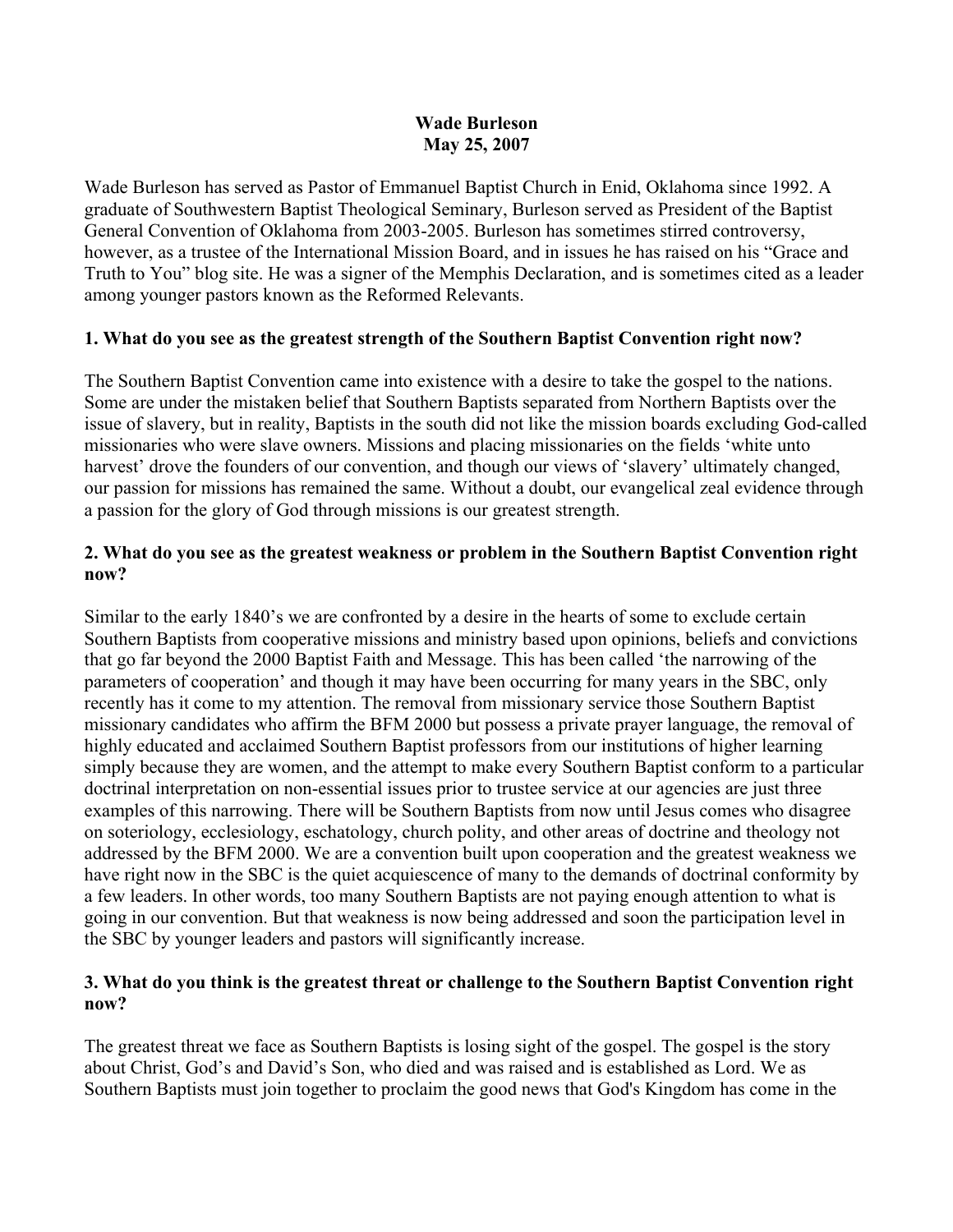life, death, and resurrection of Jesus of Nazareth, the Lord and Messiah, in fulfillment of the Word of God. When we become focused on demanding conformity from Southern Baptists on those doctrinal issues that are not essentials of our faith, we lose sight of the gospel and become a religious organization focused on ourselves, rather than the people of God who put our emphasis on others.

## **4. What do you believe is the greatest opportunity for the Southern Baptist Convention right now?**

We have the opportunity to make several important decisions at our conventions in the next few years that will send a resounding message to the world that Southern Baptists are focused on spreading the good news of Jesus Christ, and we are united for that purpose. I think it will be refreshing to issue a statement reflecting that for which we stand together, rather than multiple pronouncements about those things we are against.

# **5. Some have suggested that the Southern Baptist Convention is likely to decline in the near future. What is your assessment of the future of the Southern Baptist Convention?**

The SBC will decline both numerically and financially in the future if we don't begin asking the question 'how do we keep the young men and women committed to the cooperative mission efforts of the SBC?' We are losing young people by hundreds to other non-denominational, evangelical conservative churches. Some are young, God-called pastors and missionaries who are writing to me and saying that they are not sure if they 'fit' in the SBC anymore. If Southern Baptist leaders don't get clued in to what it will take to reach a young generation of Southern Baptists we will wake up one day and ask ourselves where all the people have gone. This is the age of communication. The old method of doing business in the Southern Baptist Convention is gone. It's time we recognize that this new generation demands information, transparency and accountability. We are poised as a convention to meet all three demands, but it takes Southern Baptist leaders to push in this direction. I am personally optimistic about the future of the SBC. My life has been invested in Southern Baptist work and I believe we know how to adopt to meet the challenges we face. It is not always easy, but it can be done.

### **6. What would you say to a young (or old) pastor who is considering leaving the SBC? Why should they stay a Southern Baptist?**

I have said it many, many times over the past year – "Don't leave! There is far too much good taking place, and with your help, the future will only be brighter for the SBC." I have been to several regional headquarters of the International Mission Board this past year, and the excellent work that is being accomplished around the world is really hard to comprehend by a person who has never been on the field. Our church will be increasing our Cooperative Program percentage this year. We believe what is happening in the SBC, and we are excited to be a part. Though many think of us as a people who always fight, when I think of the SBC I think of people who always cooperate. In fact, even those issues which have thrust me, unwillingly, into the center of controversy this past year, each of them has been because of a desire on my part to narrow the parameters of cooperation. I say to anyone who is thinking of leaving the SBC – "Don't! – Our best days are ahead, and you can be a vital part of our cooperative ministry."